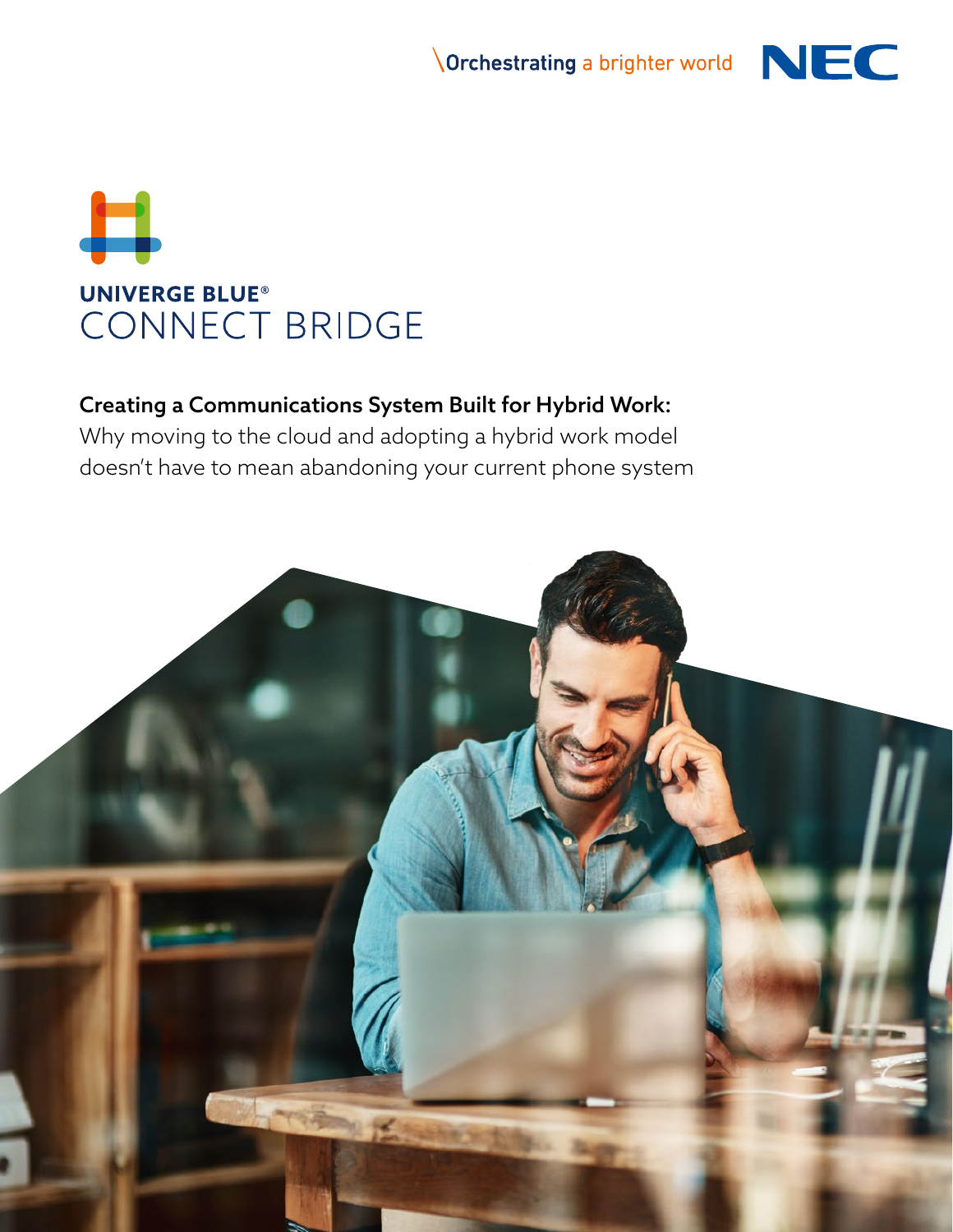# **HYBRID WORKPLACES ARE THE NEXT EVOLUTION OF WORK**

The modern workplace is evolving. Much of that is because the workforce desires flexibility. Working 9 to 5 in an office isn't the standard anymore. This shift was already in motion before the global pandemic accelerated it, and many offices have since proven it to be a success on a much larger scale.

Companies realize that providing employees choices about where they work doesn't impede productivity, it drives satisfaction. As a result, they are embracing the next evolution of work – hybrid workplaces.

### **"Almost every company, no matter the size, is working on creating a hybrid workplace."**

Hybrid work models involve flexibility on where someone works, whether remote, on-site, or anywhere in between. However, this change creates challenges for businesses as they look for a seamless transition that keeps operations moving forward.

There are questions around culture changes, providing workers more autonomy, and retaining staff. One critical element to all these things is alleviating pain points around communication and collaboration solutions. Without these fundamental tools in place, employees can sit in silos, feel disengaged, and be less productive.

Preparing for the hybrid workforce will depend greatly on the tech stack you adopt. User-friendly systems that keep people connected will be a significant investment moving forward. Technology leaders understand this need. A survey found that 72 percent plan to invest in tools for virtual collaboration.

However, you may not need to invest substantially to meet these needs. Companies with existing NEC phone systems have a great opportunity to keep their current solution and seamlessly integrate it with cloud-based unified communications tools.

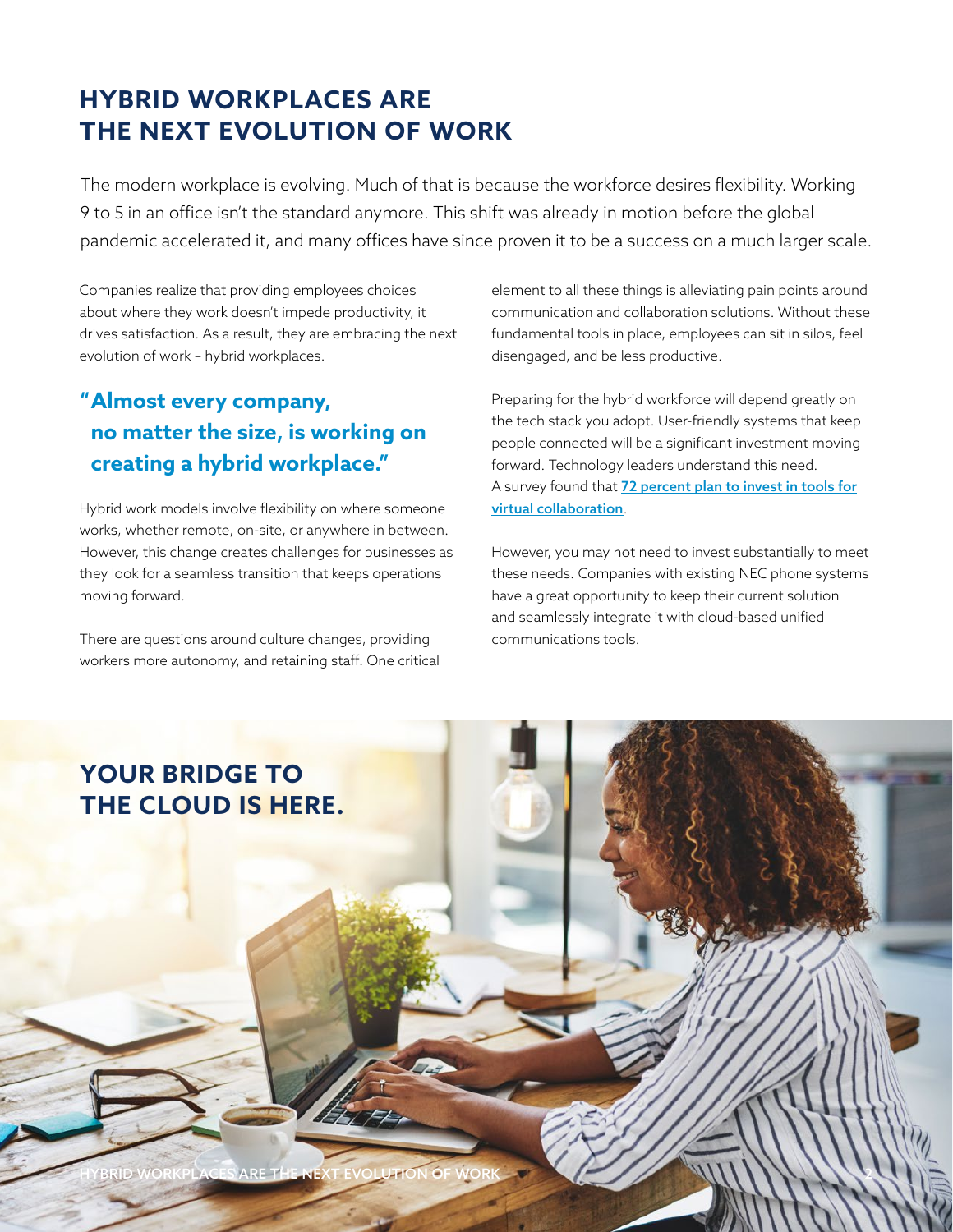# **WHAT IS A HYBRID WORK MODEL?**

A hybrid work model typically means that employees have flexibility in where they work, either at the office or at a remote location. Companies maintain their physical building spaces while also enabling connections for those not in the office.

Implementing a hybrid work model can go two ways:

- **> Complete flexibility:** Workers choose where and when they want to work and have autonomy.
- Structured: Employees stick to a schedule of days they'll work in the office and remotely. This can correlate with specific activities or department needs.

In either case, one of the essential elements for all workers to be successful is communication, both internally and externally. Processes and systems need to be in place to enable a seamless and flexible environment for both employees and employers.

### **INTERNAL AND EXTERNAL COMMUNICATION CHANNELS ARE CRITICAL**

Employees need to be able to connect and collaborate to get work done. Their productivity and ability to work together rely on their ability to communicate.

Research by Microsoft<sup>®</sup> and LinkedIn<sup>®</sup> found that the shift to remote work disrupted communication and collaboration. With thoughtful technology, however, this gap shrinks.

Additionally, communication with customers is equally important. They require multiple options and communication avenues to ensure a positive customer experience. To achieve this, you need an omnichannel approach that allows customers to interact with you in whatever way is best for them, whether via phone, email, chat, or in person.

Implementing new technology is a major project. But it doesn't have to be complicated. That's why we developed this whitepaper to help you navigate this process to find the right path for your business, employees, and customers.

### **THE TRANSITION TO HYBRID: TRENDS SHAPING THIS NEW DYNAMIC**

Survey after survey keeps telling us that the in-office workplace is a thing of the past. Offices are not obsolete, but most companies admit that remote work didn't cause any collapses of infrastructure, operations, or productivity.

In fact, **83 percent of employers and 71 percent of employees** call remote work a success!

Allowing for remote flexibility is good for business and retaining high-value employees. They have different expectations now, with **92 percent of employees** requesting to work remotely at least one day a week.

So, how do you manage a hybrid workforce and all their communication and collaboration needs? Regardless of where your employees sit, they should have the same experience with access to the technology required to do their jobs well.

Next, we'll look at the communications options for a hybrid workplace model and how on-premises NEC users can leverage their existing platform to be the ideal solution for hybrid teams.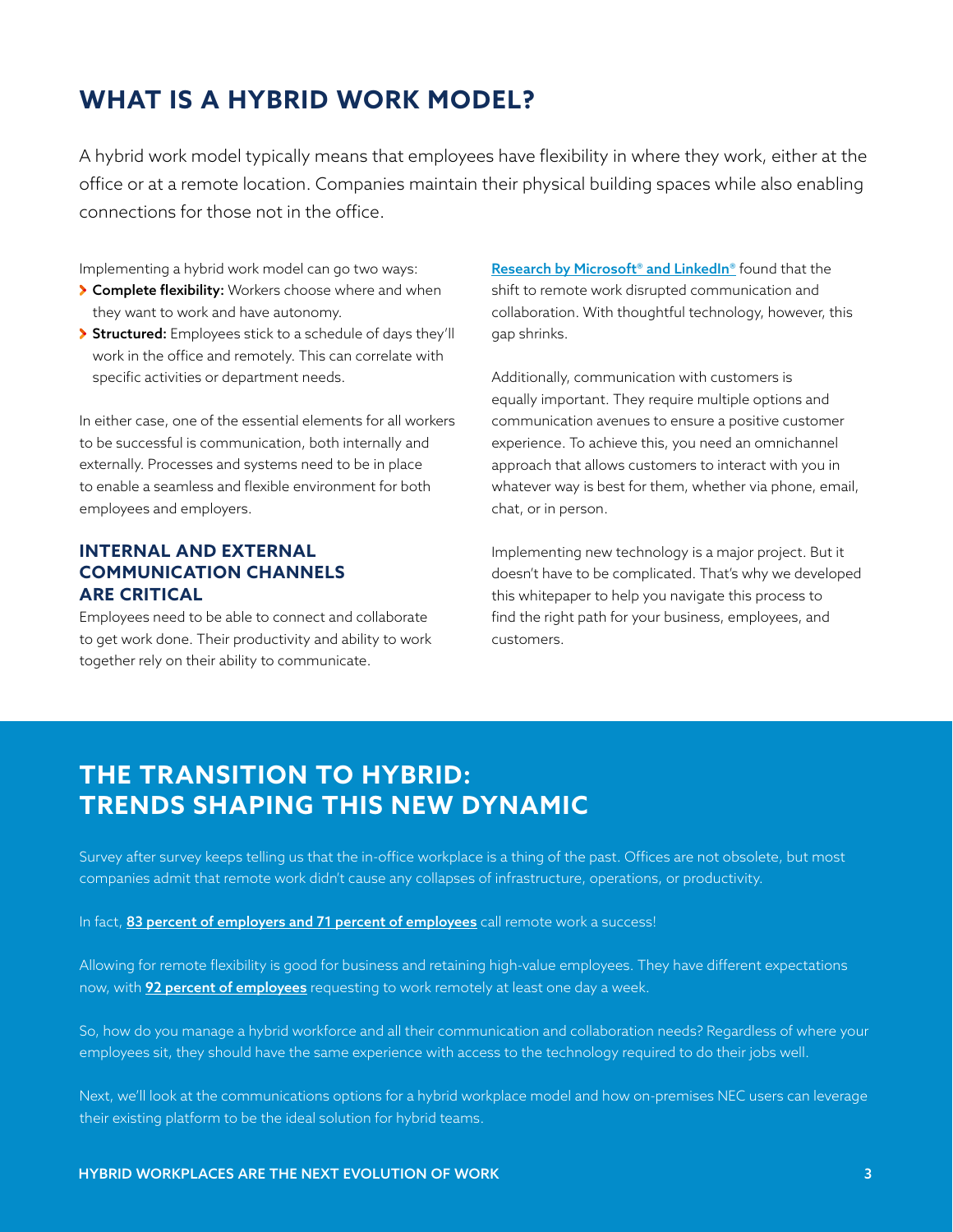## **WHAT ARE THE BUSINESS COMMUNICATIONS NEEDS FOR THE HYBRID WORKFORCE?**

With the old model of work, everyone assumed that people had to be in one space. In that system, on-premises solutions made a lot of sense since voice was also the primary mode of communication. This setup worked decades ago, but it doesn't fit a hybrid workforce or modern business operations. That virtual hybrid workspace should provide employees with the ability to use a multitude of communications tools to stay connected with colleagues and customers – and work from wherever life takes them.

#### **STANDALONE COLLABORATION SERVICES BECAME THE QUICK FIX**

To keep up with the needs of the workforce during the pandemic, businesses with on-premises phone systems turned to standalone collaboration services for video conferencing, chat, and file sharing / backup. Their intent was to empower employees to stay connected and quickly collaborate and maintain productivity moving forward. While this approach may have worked for the short term, as a long-term solution, there are many drawbacks. Leveraging multiple disparate systems cause productivity and efficiency challenges. Lack of integration results in these standalone tools living in silos, leading to significant issues for the business at the user level.

## **EMPLOYEES AND BUSINESSES FACE CHALLENGES WITH SHORT-TERM FIXES**

### **SHORT-TERM SOLUTIONS DON'T DRIVE EFFICIENCY OR COHESION FOR USERS**

- Using multiple standalone solutions for collaboration can impact efficiency and be costly to maintain.
- Users find it cumbersome because they must switch between applications, and they have multiple logins. This creates a disjointed user experience.
- When technology doesn't alleviate pain points but creates new ones, employees will be less likely to use and rely on it. It becomes a barrier, not an enabler.

#### **BUSINESSES SEE HIGH COSTS WITH STANDALONE SOLUTIONS**

- Using many applications often means juggling many vendors and bills.
- The solutions become too complex, and integration may not be possible, so your IT team has responsibility for many applications.
- Additionally, you spend more time training employees on multiple solutions and applications.

Collaboration and communications tools need to solve all modern-day work problems, no matter where employees sit. A scalable, flexible solution allows you to provide consistent work experiences regardless of where they are.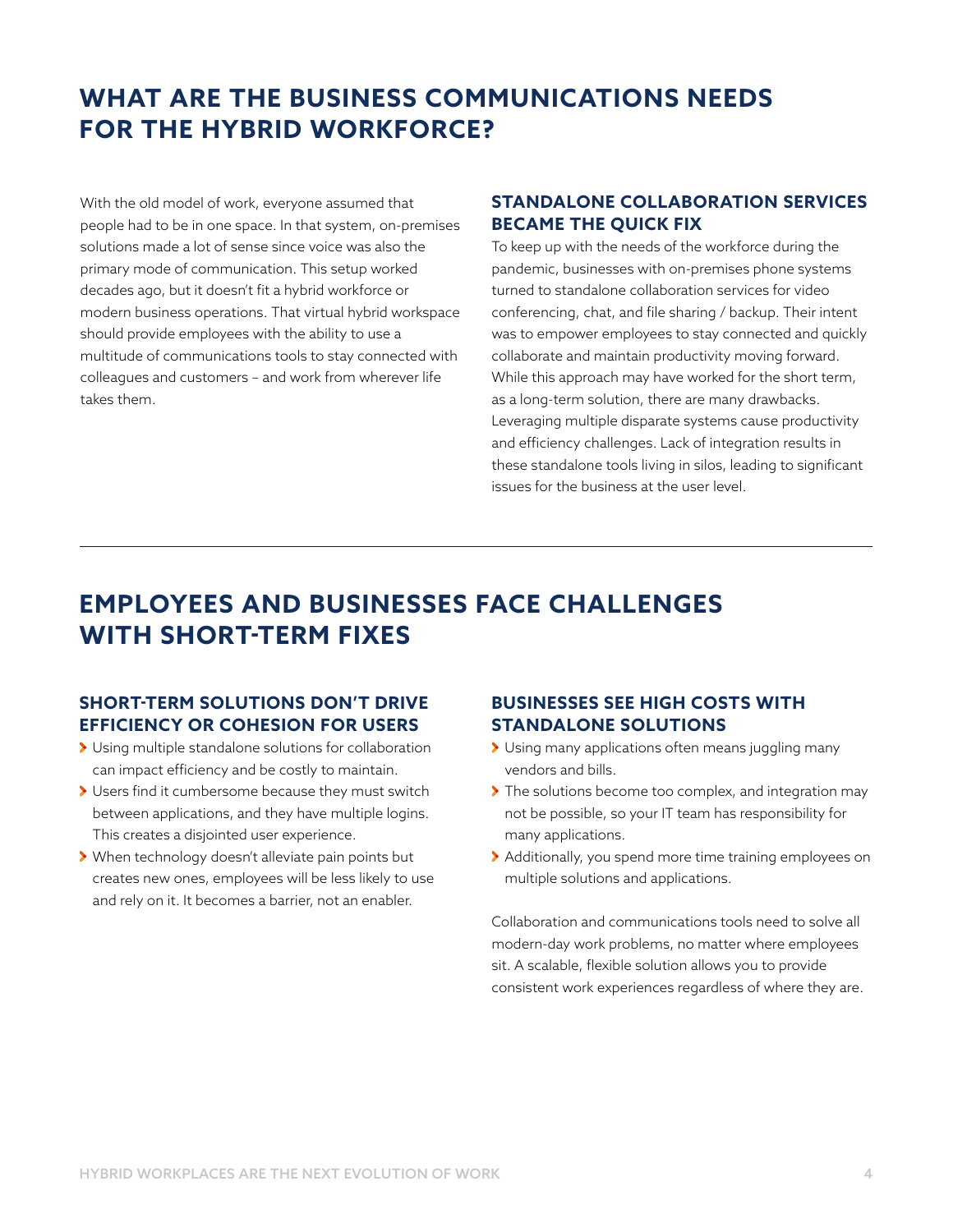## **BUSINESS COMMUNICATIONS NEEDS SHIFTED**

Business communications needs are different than they were during the in-office work era. While businesses had to pivot to address communications and collaboration quickly, many did so in haste; hence, the standalone applications model.

Now, you need business communications tools that address current and future work models. Futureproofing the work model will be a priority for every business that wants to grow and thrive.

And the best part? There's a way to do it while leveraging your investment with your existing NEC phone system.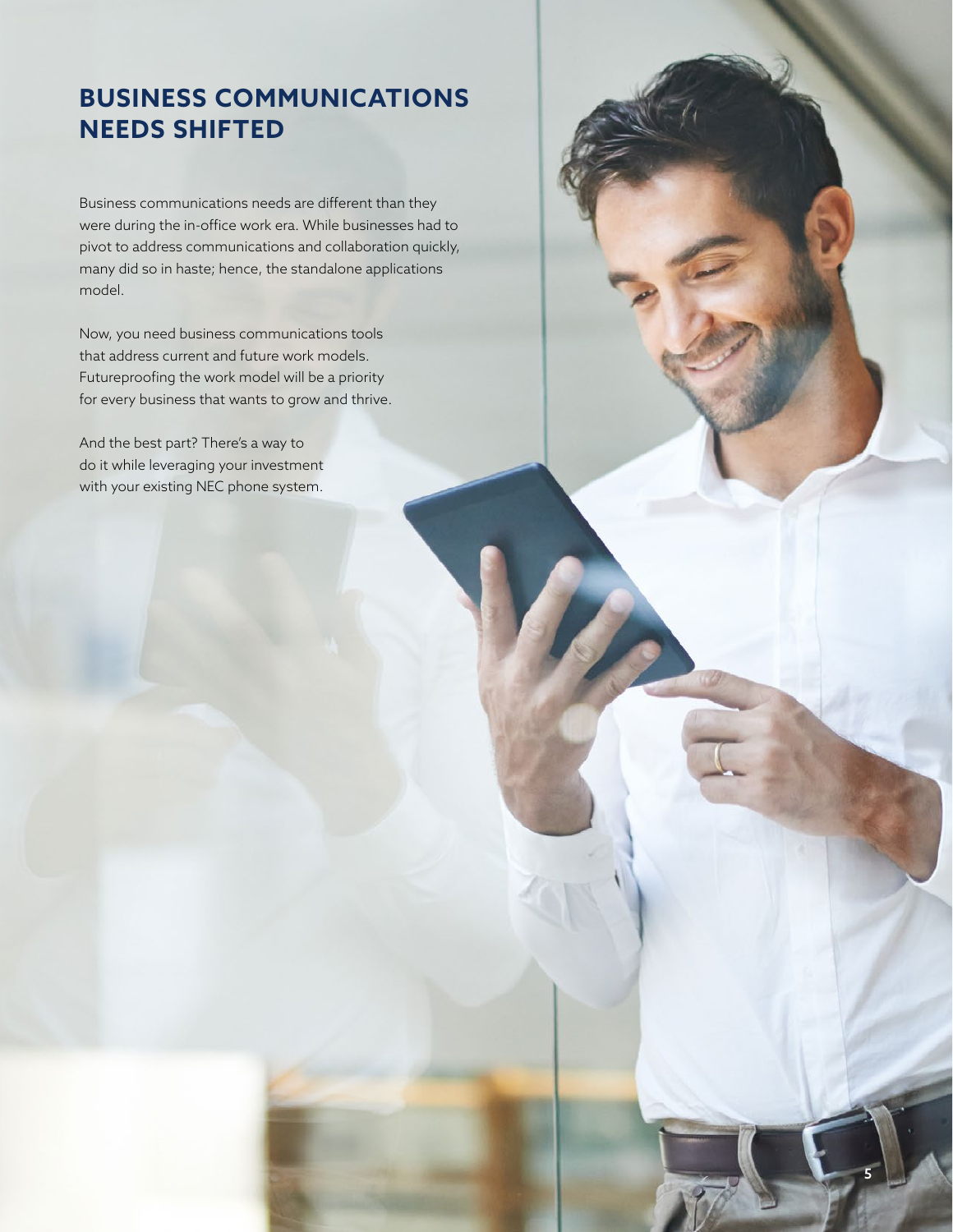# **EXTEND YOUR EXISTING PHONE SYSTEM CAPABILITIES WITH UNIVERGE BLUE CONNECT BRIDGE FROM NEC**

An integrated communications solutions needs to support a hybrid work model and meet the communications requirements of a distributed workforce. Optimally, the ideal solution would be one that meets all your communications requirements and makes the best financial sense for your business.

Up until now, your only options were to continue doing what you are doing utilizing your existing NEC phone system and disparate applications or abandon your onprem investment and move to a completely different solution.

NEC recognized the need to provide "better" options to meet the needs of our customers in this new work environment. That's why we created UNIVERGE BLUE CONNECT BRIDGE. This new option extends your existing NEC phone system investment with cloud-based



communication tools via desktop and mobile apps. This creates a seamless, all-in-one communications experience - while simultaneously creating a path to the cloud.

Here's how CONNECT BRIDGE works and what to expect:

- You keep your existing phone system and phone numbers. Users can place, receive, and manage calls using their computer softphone or mobile device – so their NEC phone number goes wherever they go.
- Cloud solutions, including video conferencing, chat, and file sharing /backup, are layered to create one comprehensive, integrated business communications system.
- Users can utilize the system from desktop and mobile apps, so wherever your team goes, the new turnkey communications hub goes too.
- With flexibility around communications and collaboration, a hybrid workforce can connect no matter where individuals are.
- Users have the same communications experiences regardless of where they work.
- > Collaboration remains the same between employees, whether full-time on-site, partially in the office, or completely remote.

Turn every place into a flexible workspace with **UNIVERGE BLUE CONNECT BRIDGE. Your BRIDGE to the Cloud!**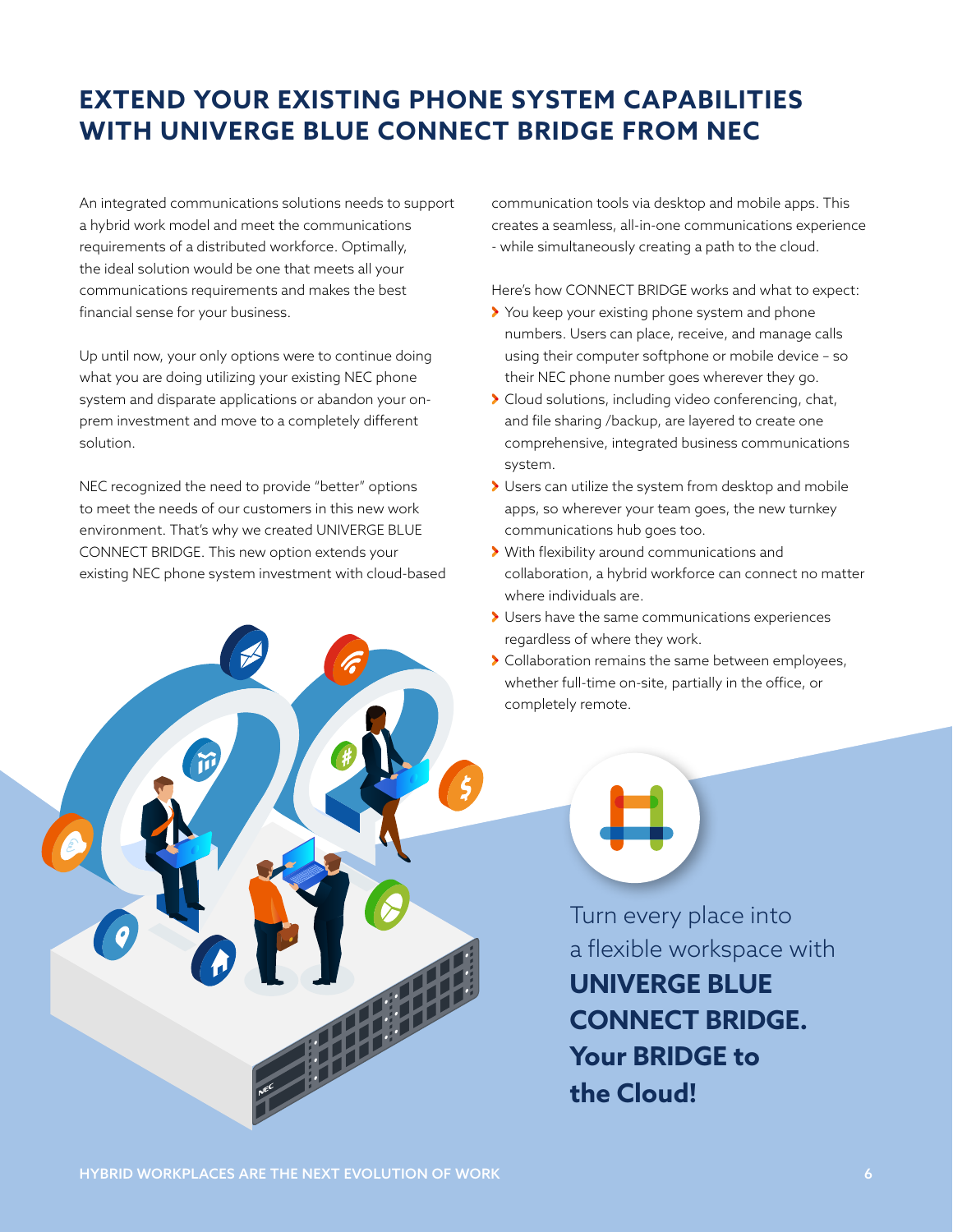

While collaboration tools such as chat, video conferencing, file sharing, and file backup are essential communication tools, the center of business communications still remains the same: it's the business phone system. Take your existing NEC phone system into the modern era, making it accessible wherever you go.

CONNECT BRIDGE empowers organizations with existing NEC phone systems by extending the calling capabilities via desktop and mobile apps to wherever employees are – be it at home, in the office, and anywhere in between.

- Incoming Calls: Rather than delivering calls to a desk phone, the CONNECT BRIDGE apps deliver calls simultaneously to a user's laptop, tablet, or mobile device – so they can take their business phone with them, wherever they go.
- > Outgoing Calls: With access to their entire corporate directory and the ability to add contacts, employees can place calls using their business phone number from any device with the CONNECT BRIDGE apps installed.

CONNECT BRIDGE ensures that your existing phone system investment is protected and remains the center of your business communications. It also provides your employees with the flexibility they need to work from wherever.



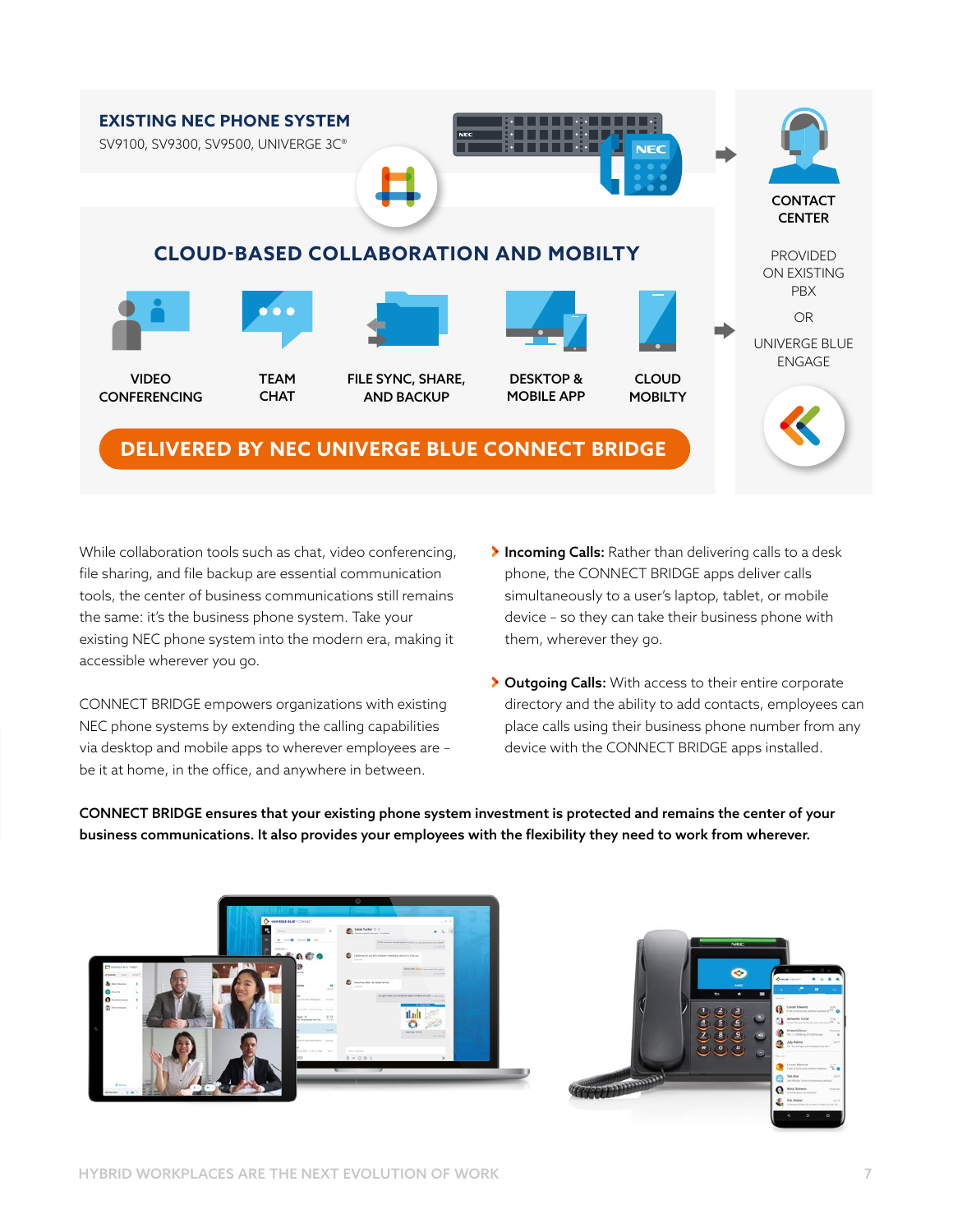# **MORE BENEFITS OF UNIVERGE BLUE CONNECT BRIDGE**

When analyzing if the product is right for your company, you'll see many benefits. Rather than managing point solutions from multiple touchpoints, which leads to more costs and additional resource needs, UNIVERGE BLUE CONNECT BRIDGE centralizes critical collaboration tools. And they are from a provider you already trust with your business communications – NEC. Let's look at some of the key benefits you can realize with UNIVERGE BLUE CONNECT BRIDGE.



#### **PRODUCTIVITY AND CONNECTIVITY**

By combining all the tools into one, your employees can be more productive. The integration of chat, text, video conferencing, screen sharing, file sharing, and file backup with your existing NEC phone system delivers greater productivity and easier collaboration.

Additionally, the app brings mobile phones into the communications bubble – allowing employees to manage calls using their NEC phone number from their iOS or Android device – so they can keep their personal numbers private and be reachable wherever they go.



#### **REMOVE ON-PREMISES LIMITATIONS**

You've already invested in your NEC phone system, but there can be limitations around flexibility and mobility if it's on-premises. UNIVERGE BLUE CONNECT BRIDGE removes these limitations while ensuring you can extend the capabilities of your NEC solution. You and your workforce can use communication tools from wherever.



#### **SAVE ON TECHNOLOGY COSTS**

Disparate systems can potentially eat up a lot of budget. With UNIVERGE BLUE CONNECT BRIDGE, you may find cost savings. No need for investment capital into new hardware or software or maintenance of equipment. The CONNECT BRIDGE apps automatically update, so employees always have access to the latest and greatest communication and collaboration features.

You receive a single bill from one vendor, and costs are by user count, not lines. Crazy simple.



#### **EASY SETUP AND MANAGEMENT**

UNIVERGE BLUE CONNECT BRIDGE consolidates management of voice and data into one network. Setup and management are easy for admins and don't require provider support. Administration of the system happens from one web-based portal.

Further, the system is user-friendly. Your team won't need hours of specialized training. The CONNECT BRIDGE apps are easy to deploy; all you need to get employees up and running in no time is an internet connection.



#### **MIGRATION ON YOUR SCHEDULE**

This solution transforms your existing phone system into a communications and collaboration hub for employees working in the office, remote, and anywhere in between. It offers businesses a path to migrate to the cloud on their terms.

With UNIVERGE BLUE CONNECT BRIDGE, there is no pressure to migrate to a full UCaaS (Unified Communications as a Service) solution. If at any point your business decides to migrate to a full version of UNIVERGE BLUE CONNECT, our team will help you do this and, most importantly, with no change to your user experience.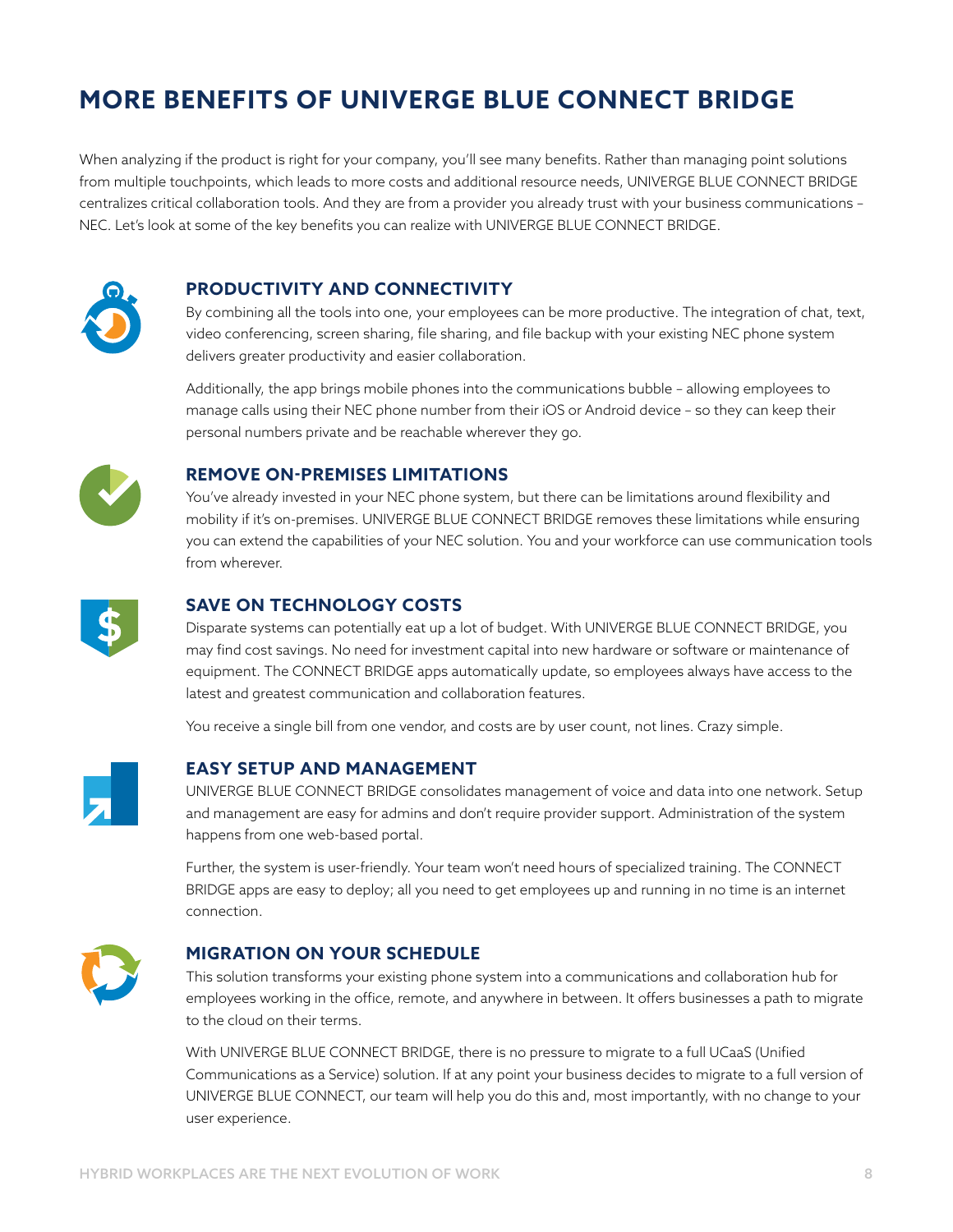

### **YOUR BRIDGE TO THE CLOUD**

In just a few steps, you can begin your journey to the cloud. This phased approach allows you to control your migration and prepare you for the next generation of workplace communications and collaboration.

**STEP 1:** Integrate CONNECT BRIDGE with your existing NEC phone system to provide cloud communications and collaboration tools to your workforce.

**STEP 2:** As you bring on new employees (in-office or remote) or move existing employees to work remotely, they will be on a cloud solution. Yet, they are still able to communicate and collaborate with those working in the office.

**STEP 3:** When you are ready to migrate all your communications to the cloud, we will migrate your existing NEC phone system workload to the full version of UNIVERGE BLUE CONNECT. All users' experiences will stay the same when migration is complete.

Moving to cloud-based phone and communications systems can be overwhelming. There are often doubts about security, ownership, and management. However, not moving to the cloud puts you at a disadvantage in the competitive landscape. If you want to reduce risk and costs while increasing productivity and flexibility, this approach to adopting the cloud addresses those needs.

| Ξ |   |
|---|---|
| Ξ | Ξ |
| Ξ |   |
|   |   |
| Ξ |   |
|   |   |

#### **ABOUT NEC**

NEC, a leader in information and communications technology, has been in operations for over 122 years and holds over 47,000 patents. The company is dedicated to providing industry-leading solutions for modern business needs. We are enabling new approaches in the delivery of communications and IT services, and deliver scalable tactics and smart innovation.



#### **ABOUT UNIVERGE BLUE CONNECT BRIDGE**

The platform is a fully integrated cloud-based UC solution for any size business. It combines your existing NEC phone system with chat, video conferencing, screen sharing, file management, and file backup. All these tools live in one ecosystem that's easy to deploy, manage, and scale.

The CONNECT BRIDGE concept allows companies to retain their existing NEC phone system and layer in a cloud of other tools. They can also migrate fully to the cloud through a staged approach.



#### **HOW NEC HELPS BUSINESS COMMUNICATIONS**

By understanding today's work environment, NEC designed UNIVERGE BLUE CONNECT BRIDGE to meet those requirements regarding communications and collaboration. We created the platform to give businesses more flexibility and options for structuring their communications platforms.

With UNIVERGE BLUE CONNECT BRIDGE, you'll get faster, more reliable, and financially manageable cloud services through one provider - NEC. As a result, you'll experience less complexity and better integration.



#### **LEARN MORE ABOUT UNIVERGE BLUE CONNECT BRIDGE**

Are you ready to evolve your communications tools and boost productivity while decreasing costs? Contact us today to learn more about this new solution offered by NEC.